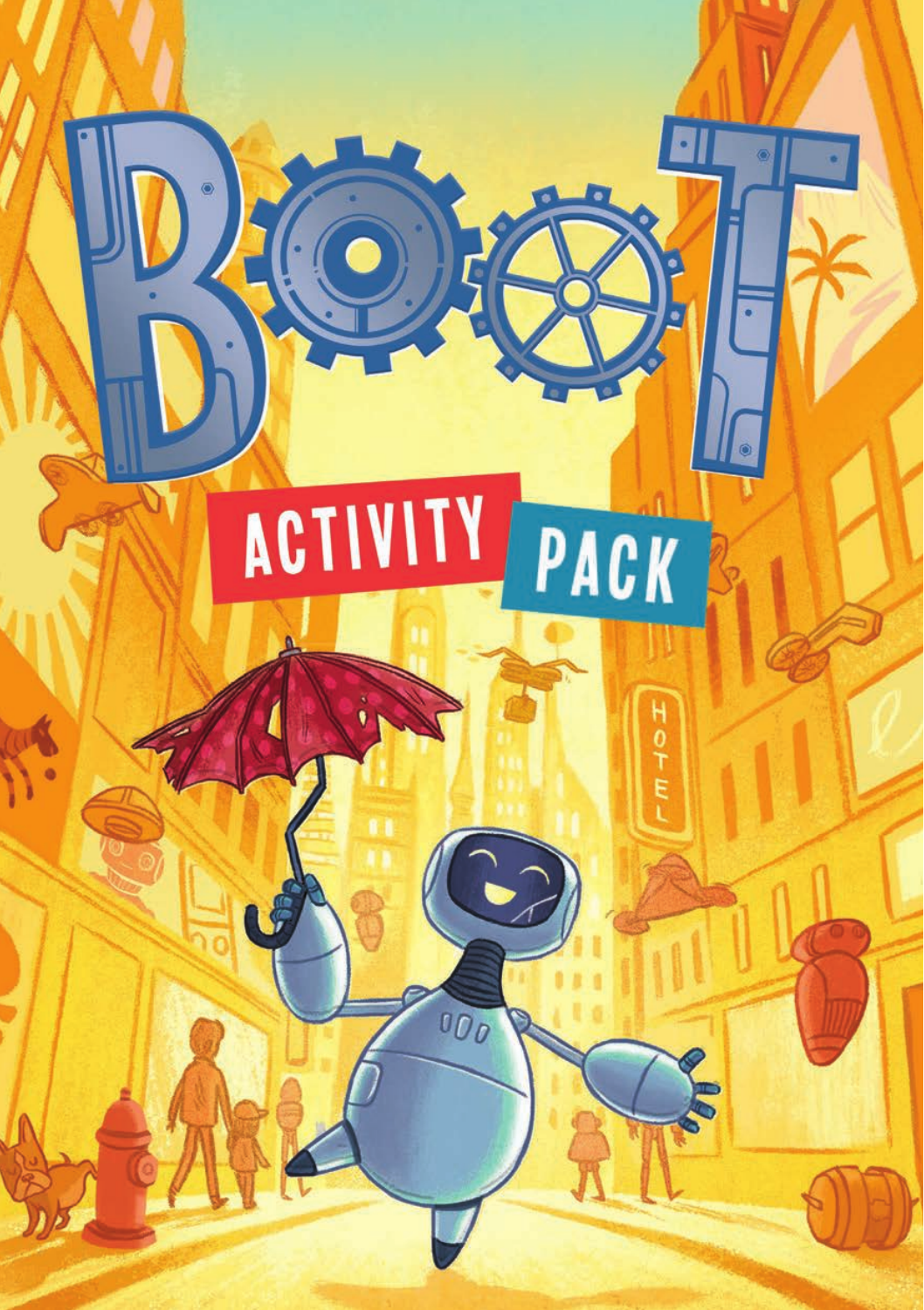# how to draw Boot

### Step 1: Draw the head and body outline



#### step 3: Add Boot's lovely face



step 2: Now add arms and legs – don't forget the fingers too!



**DRAW BOOT IN THE BOX BELOW OR DESIGN YOUR OWN ROBOT!** WHAT WOULD IT LOOK LIKE? THINK ABOUT WHAT FEATURES IT WOULD HAVE.

Ask an adult to share your picture online using #BootTheRobot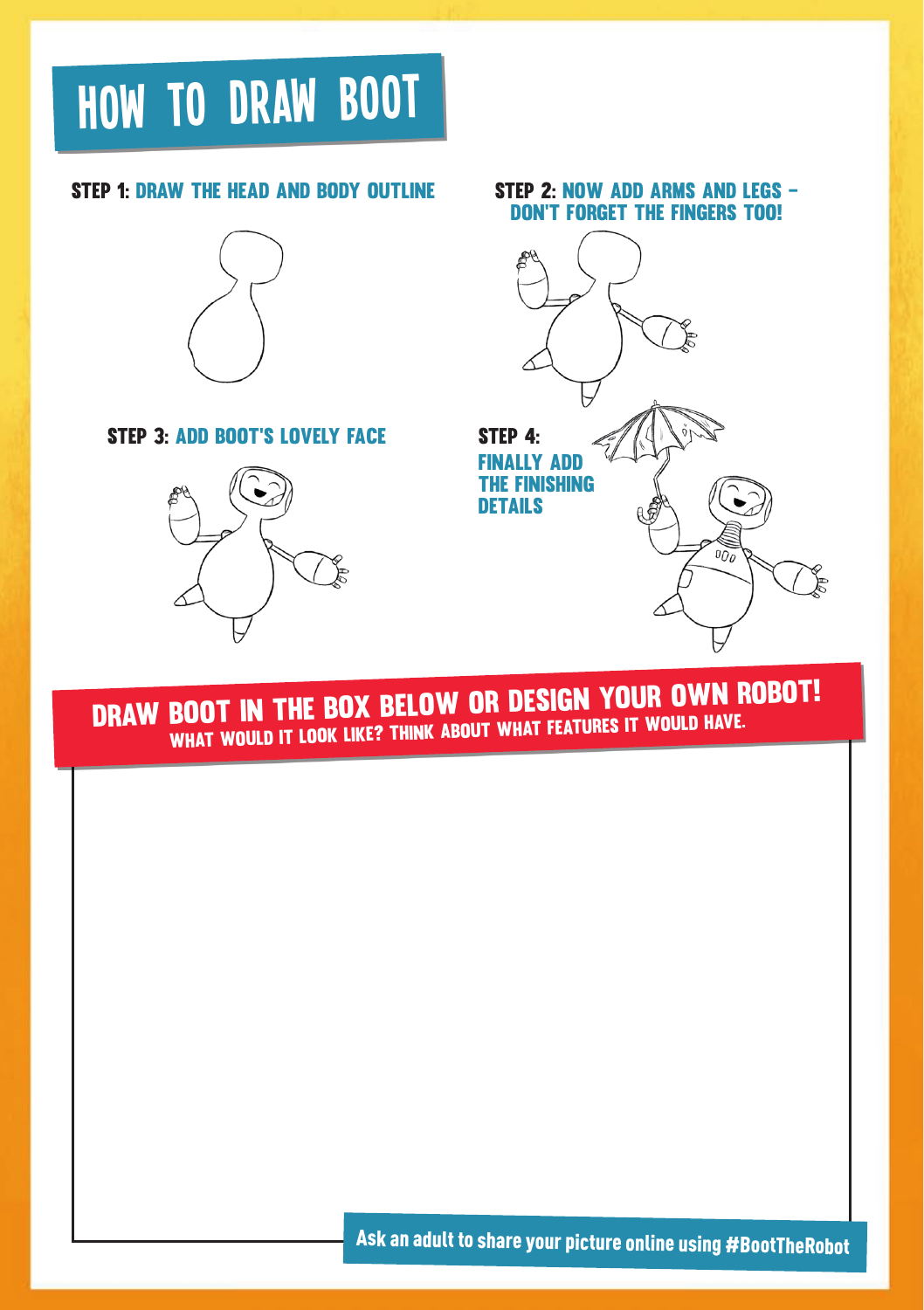## Can you spot five differences between the two pictures of BOOT? Circle them once you've found them all.



Can you help BOOT find the right path back home to Beth?